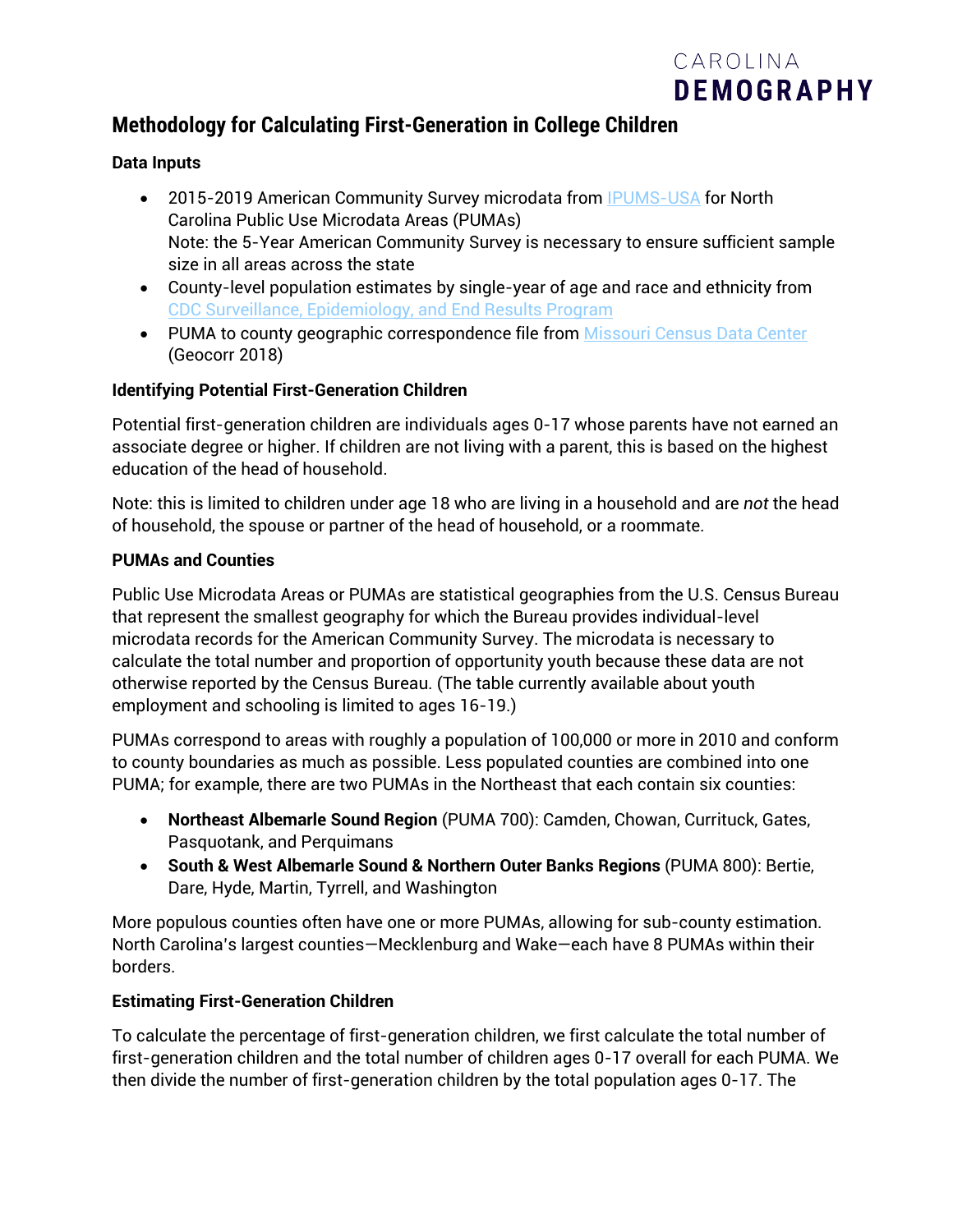specific approach to calculating these populations varies depending on the county relationship to PUMAs.

#### *Direct Estimation*

There are 20 counties that do not share PUMAs with other counties and can be directly estimated without adjustment. These are:

- Alamance
- Brunswick
- Buncombe
- Catawba
- Craven
- Cumberland
- Davidson
- Durham
- Forsyth
- Gaston
- Guilford
- Harnett
- Johnston
- Mecklenburg
- Orange
- Pitt
- Randolph
- Rowan
- Wake
- Wayne

### *Population-adjusted estimation*

For counties that cannot be directly estimated, we estimate the first-generation child population based on the county population ages 0-17 by race and ethnicity during 2015-2019 and the race-specific rates of first-generation children for the county's parent PUMA. This involved the following steps:

- 1) Use 5-year ACS data to calculate first-generation rates by race/ethnicity and PUMA. We used a collapsed set of racial/ethnic groups to ensure sufficient underlying sample size and alignment with population data from CDC SEER. Rates were calculated for the following groups:
	- a. Black, Non-Hispanic
	- b. Hispanic/Latinx
	- c. White, Non-Hispanic
	- d. All Other Races, Non-Hispanic (includes American Indian, Asian/Pacific Islander, and Multiracial)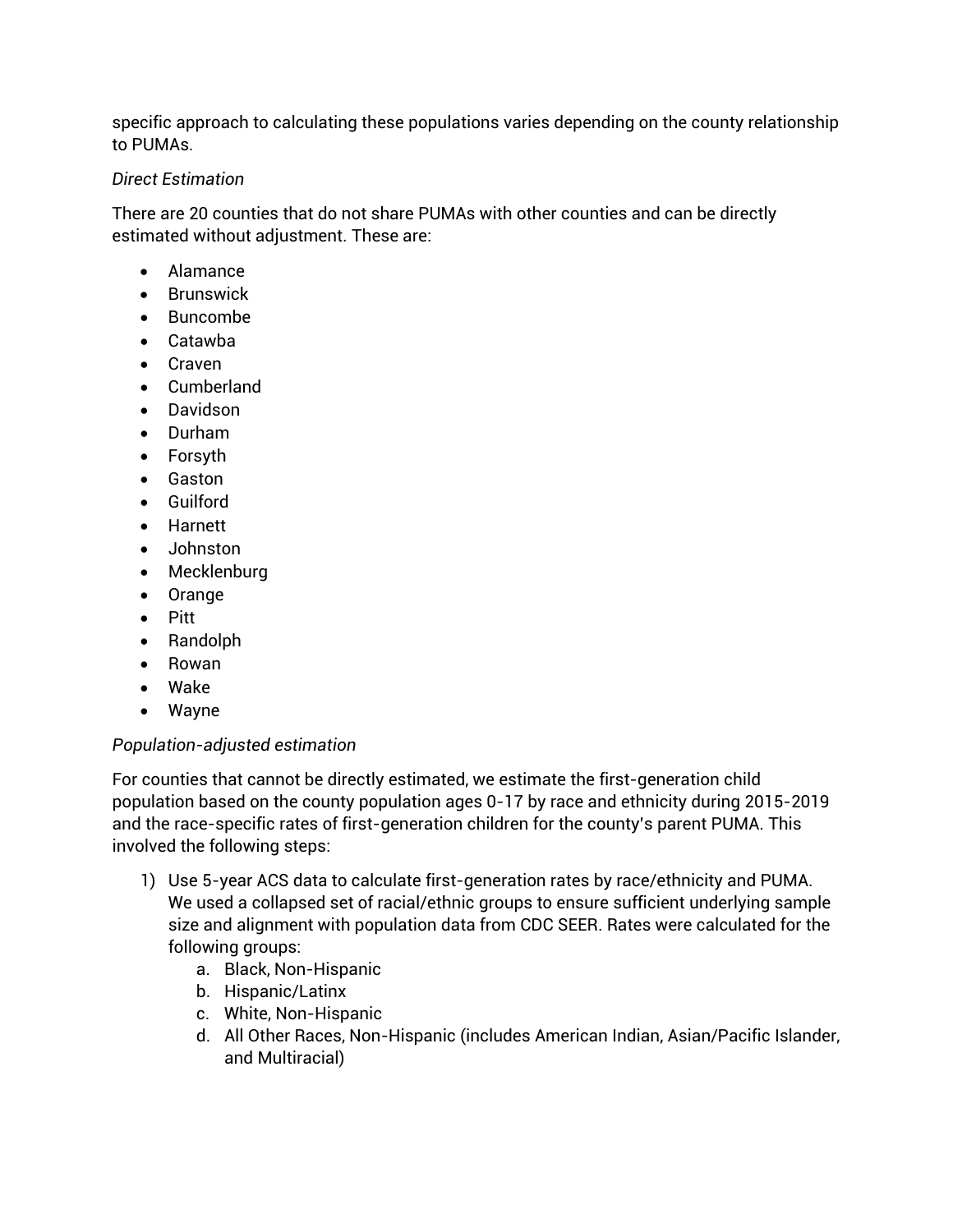- 2) Use CDC SEER population data to calculate the number of individuals ages 0-17-yearsold in the four racial classifications in each county. Calculate the average number of individuals by race/ethnicity for the five-year period between 2015 and 2019.
- 3) Estimate the county-level first-generation child rate using the corresponding rate at the PUMA level:
	- a. Use the PUMA-to-County relationship file from the Missouri Census Data Center to identify which counties are partially within a PUMA and which PUMAs are entirely within counties.
	- b. Calculate the county-specific opportunity youth population by the following:
		- i.  $First\_Gen_{ij} = Pop_{ij} \times p\_first\_gen_{ip}$ Where the number of first-generation children of racial/ethnic group *i* in county *j* is equal to the total population of racial/ethnic group *i* in county *j* multiplied by the race/ethnicity-specific first-generation rate for the county's parent PUMA *p*.

Note: for the six counties that had one PUMA wholly within the county and one PUMA shared with another county, the population in the shared PUMA was further weighted by the proportion of the county's population captured in the PUMA (**afact\_cty**, as identified in Step 3a using the MCDC geographic relationship file).

ii.  $First_{\text{I}}Gen_i = First_{\text{I}}Gen_{Black,i} + First_{\text{I}}Gen_{Hispi} + First_{\text{I}}Gen_{White,i} +$ First\_Gen<sub>Otheri</sub>

The total first-generation children in county *j* is equal to the sum of firstgeneration children estimated for each of the four racial/ethnic groups.

The total population in county *j* is equal to the sum of the population estimates for each of the four racial/ethnic groups. For the six counties with one PUMA wholly within the county and one PUMA shared with another county, the total population in the shared PUMA was weighted by the proportion of the county's population captured in the PUMA.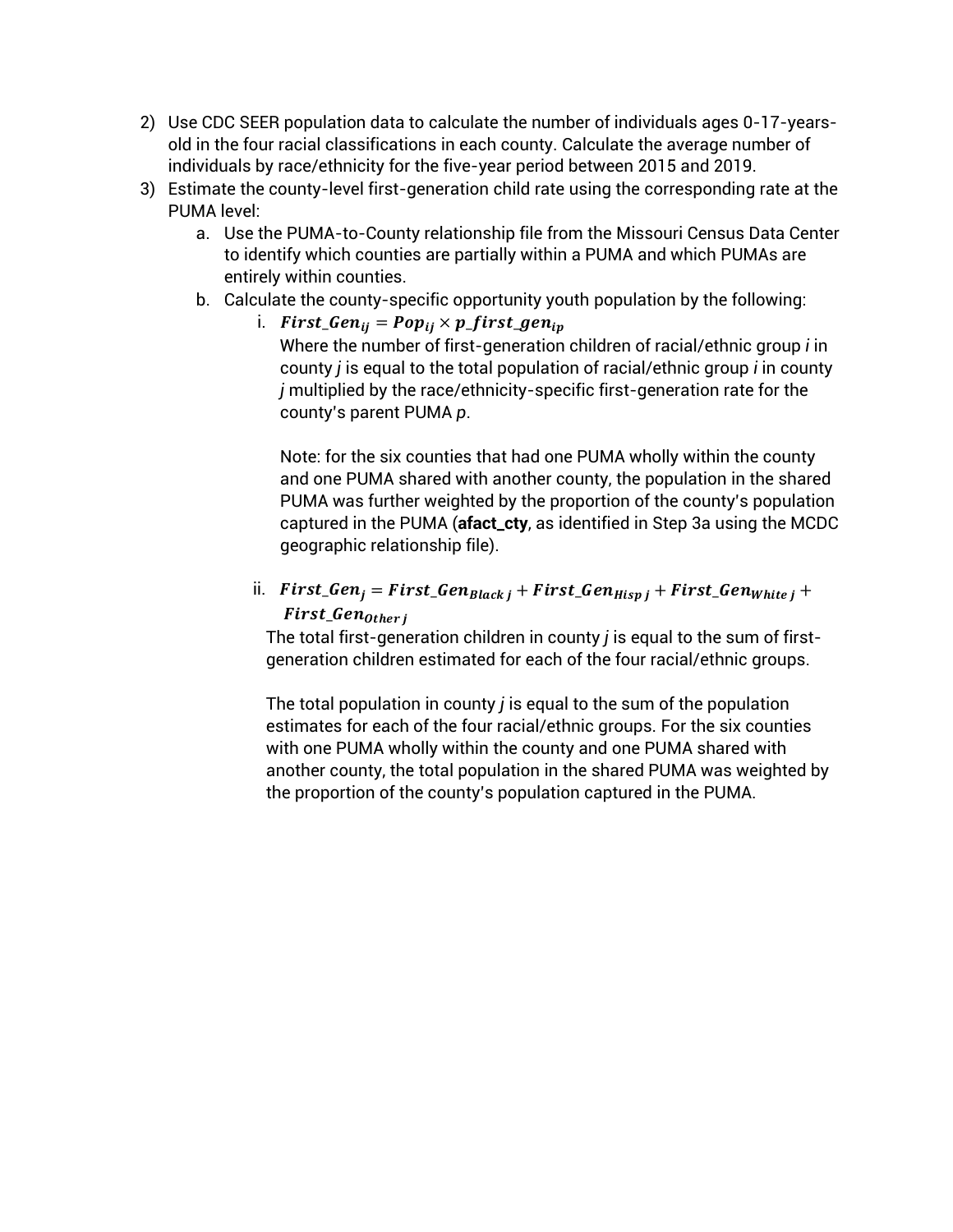## **County/PUMA Relationships**

## Counties with multiple PUMAs (8 counties)

Counties listed alphabetically with number of PUMAs within county noted in parentheses

- Buncombe (2)
- Cumberland (3)
- Durham (2)
- Forsyth (3)
- Gaston (2)
- Guilford (4)
- Mecklenburg (8)
- Wake (8)

## Counties with one PUMA (12 counties)

- Alamance
- Brunswick
- Catawba
- Craven
- Davidson
- Harnett
- Johnston
- Orange
- Pitt
- Randolph
- Rowan
- Wayne

### Counties with one PUMA entirely within county and one shared PUMA (6 counties)

Counties and component PUMAs listed below

- Cabarrus
	- o Cabarrus (West)
	- o Cabarrus (East) with Stanly
- Iredell
	- o Iredell (South)
	- o Iredell (North) with Davie and Yadkin
- New Hanover
	- o New Hanover (South)
	- o New Hanover (North) with Pender
- Onslow
	- o Onslow (South)
	- o Onslow (North) with Jones and Lenoir
- Robeson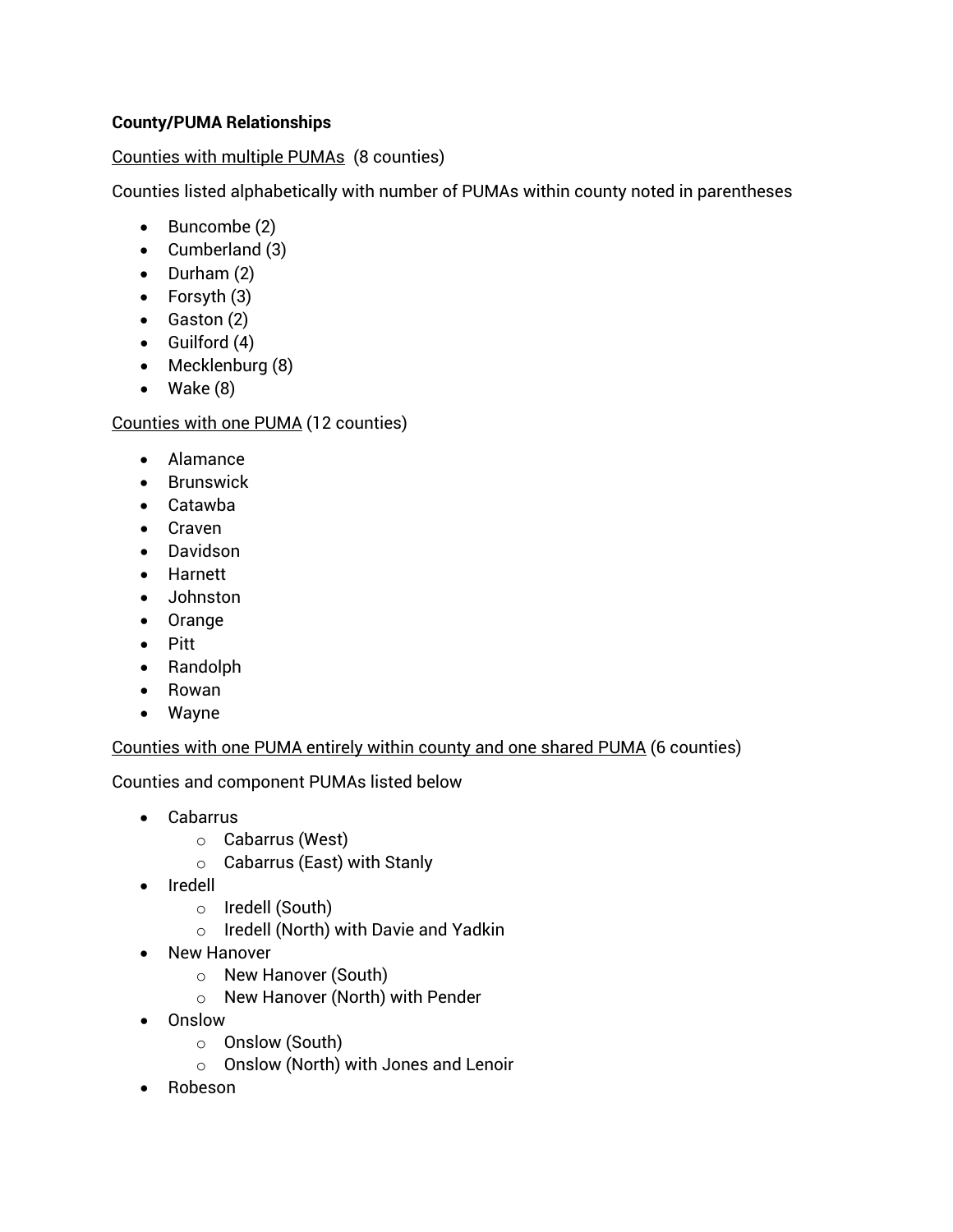- o Robeson (West)
- o Robeson (East) with Bladen and Columbus
- Union
	- o Union (West)
	- o Union (East) with Anson

Counties that share a PUMA with one other county (22 counties)

| County              | <b>Shared with</b>      |
|---------------------|-------------------------|
| <b>Alexander</b>    | Caldwell                |
| Anson               | Union (East)            |
| <b>Burke</b>        | <b>McDowell</b>         |
| <b>Caldwell</b>     | Alexander               |
| <b>Chatham</b>      | Lee                     |
| <b>Duplin</b>       | Sampson                 |
| <b>Edgecombe</b>    | <b>Nash</b>             |
| Greene              | Wilson                  |
| <b>Henderson</b>    | Transylvania            |
| Lee                 | Chatham                 |
| <b>Lincoln</b>      | <b>Cleveland (East)</b> |
| <b>McDowell</b>     | <b>Burke</b>            |
| <b>Montgomery</b>   | Moore                   |
| <b>Moore</b>        | Montgomery              |
| <b>Nash</b>         | Edgecombe               |
| <b>Pender</b>       | New Hanover (North)     |
| Rockingham          | <b>Stokes</b>           |
| <b>Sampson</b>      | Duplin                  |
| <b>Stanly</b>       | Cabarrus (East)         |
| <b>Stokes</b>       | Rockingham              |
| <b>Transylvania</b> | Henderson               |
| <b>Wilson</b>       | Greene                  |

Counties that share a PUMA with two other counties (22 counties)

| County           | <b>Shared with</b>        |
|------------------|---------------------------|
| <b>Alleghany</b> | Surry, Wilkes             |
| <b>Beaufort</b>  | Carteret, Pamlico         |
| <b>Bladen</b>    | Columbus, Robeson (East)  |
| <b>Carteret</b>  | Beaufort, Pamlico         |
| <b>Caswell</b>   | Granville, Person         |
| <b>Columbus</b>  | Bladen, Robeson (East)    |
| <b>Davie</b>     | Iredell (North), Yadkin   |
| <b>Franklin</b>  | Vance, Warren (West)      |
| <b>Granville</b> | Caswell, Person           |
| Hoke             | <b>Richmond, Scotland</b> |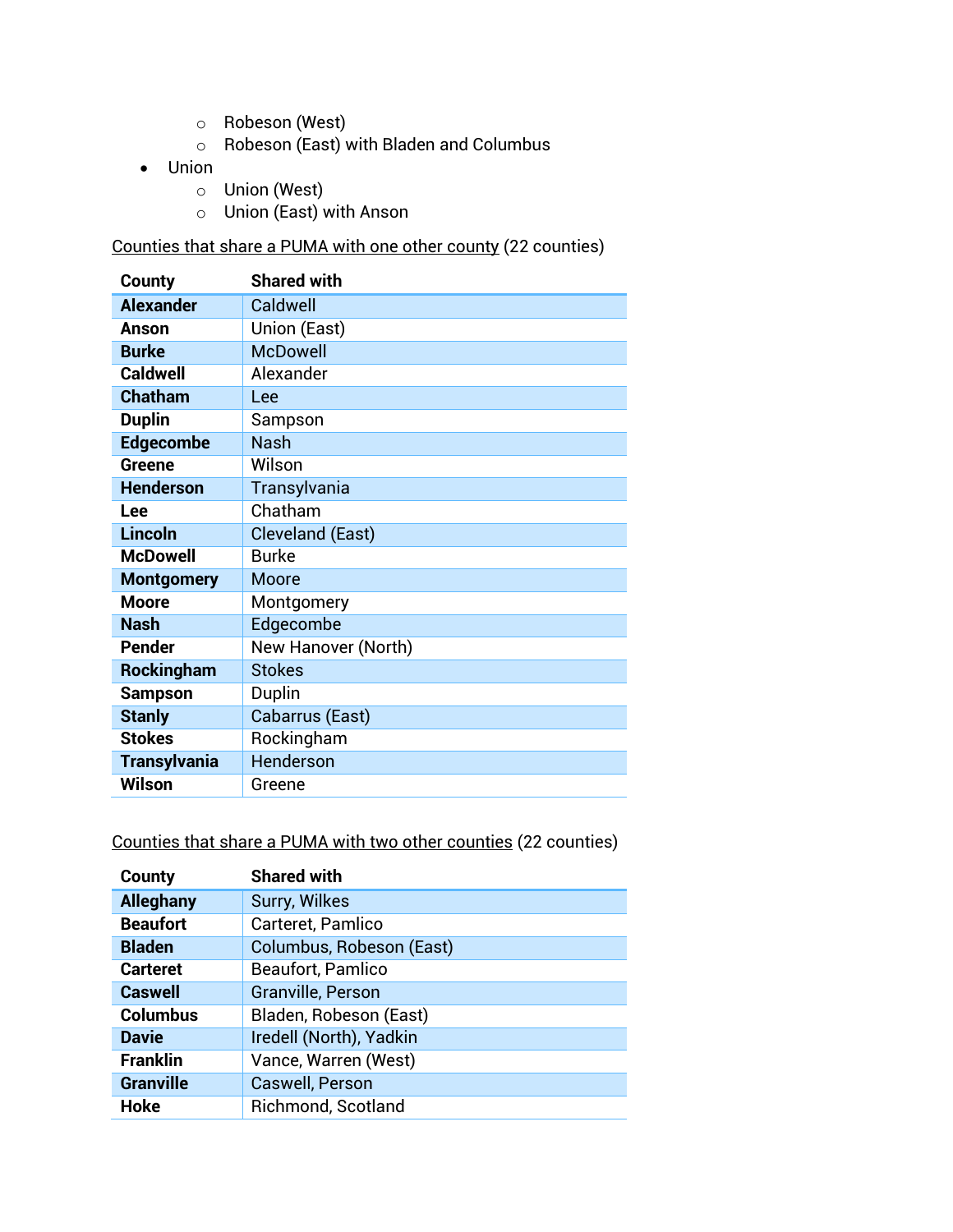| <b>Jones</b>      | Lenoir, Onslow (North)       |
|-------------------|------------------------------|
| Lenoir            | Jones, Onslow (North)        |
| <b>Pamlico</b>    | Carteret, Beaufort           |
| <b>Person</b>     | Caswell, Granville           |
| <b>Polk</b>       | Cleveland (West), Rutherford |
| <b>Richmond</b>   | Hoke, Scotland               |
| <b>Rutherford</b> | Cleveland (West), Polk       |
| <b>Scotland</b>   | Hoke, Richmond               |
| <b>Surry</b>      | Alleghany, Wilkes            |
| <b>Vance</b>      | Franklin, Warren (West)      |
| <b>Wilkes</b>     | Alleghany, Surry             |
| Yadkin            | Davie, Iredell (North)       |

Counties that share a PUMA with three other counties (7 counties)

| County             | <b>Shared with</b>                                  |
|--------------------|-----------------------------------------------------|
| <b>Cherokee</b>    | Clay, Jackson (South), Macon                        |
| Clay               | Cherokee, Jackson (South), Macon                    |
| <b>Cleveland</b>   | Polk, Rutherford (PUMA 2600)<br>Lincoln (PUMA 2700) |
| Halifax            | Hertford, Northampton, Warren (East)                |
| <b>Hertford</b>    | Halifax, Northampton, Warren (East)                 |
| <b>Macon</b>       | Cherokee, Clay, Jackson (South)                     |
| <b>Northampton</b> | Halifax, Hertford, Warren (East)                    |

# Counties that share a PUMA with four other counties (9 counties)

| County          | <b>Shared with</b>                        |
|-----------------|-------------------------------------------|
| Ashe            | Avery, Mitchell, Watauga, Yancey          |
| <b>Avery</b>    | Ashe, Mitchell, Watauga, Yancey           |
| <b>Graham</b>   | Haywood, Jackson (North), Madison, Swain  |
| Haywood         | Graham, Jackson (North), Madison, Swain   |
| <b>Madison</b>  | Graham, Haywood, Jackson (North), Swain   |
| <b>Mitchell</b> | Ashe, Avery, Watauga, Yancey              |
| <b>Swain</b>    | Graham, Haywood, Jackson (North), Madison |
| Watauga         | Ashe, Avery, Mitchell, Yancey             |
| Yancey          | Ashe, Avery, Mitchell, Watauga            |

Counties that share a PUMA with five other counties (13 counties)

| County        | <b>Shared with</b>                                  |
|---------------|-----------------------------------------------------|
| <b>Bertie</b> | Dare, Hyde, Martin, Tyrrell, Washington             |
| <b>Camden</b> | Chowan, Currituck, Gates, Pasquotank,<br>Perquimans |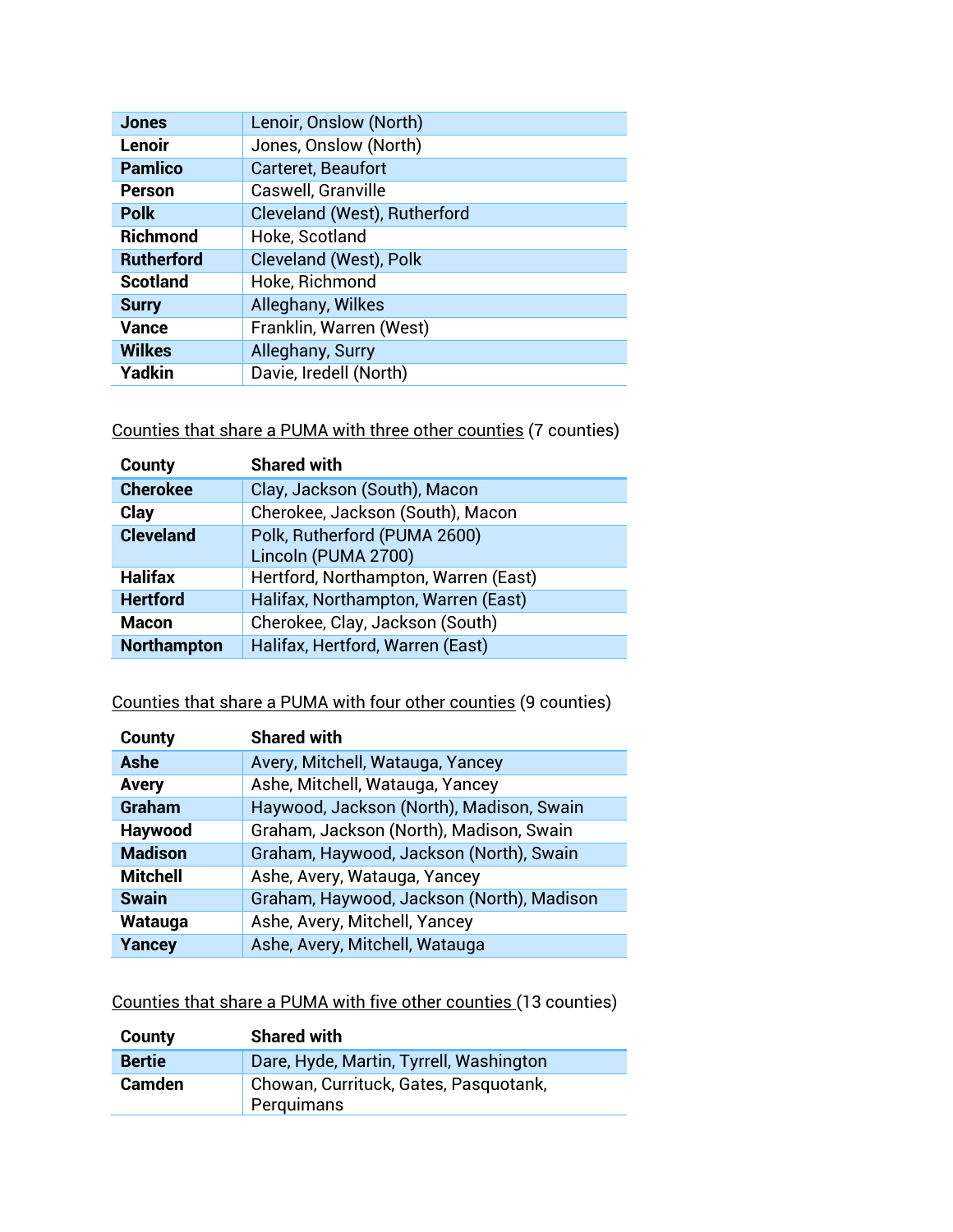| <b>Chowan</b>     | Camden, Currituck, Gates, Pasquotank,        |
|-------------------|----------------------------------------------|
|                   | Perquimans                                   |
| <b>Currituck</b>  | Camden, Chowan, Gates, Pasquotank,           |
|                   | Perquimans                                   |
| <b>Dare</b>       | Bertie, Hyde, Martin, Tyrrell, Washington    |
| Gates             | Camden, Chowan, Currituck, Pasquotank,       |
|                   | Perquimans                                   |
| <b>Hyde</b>       | Bertie, Dare, Martin, Tyrrell, Washington    |
| <b>Martin</b>     | Bertie, Dare, Hyde, Tyrrell, Washington      |
| <b>Pasquotank</b> | Camden, Chowan, Currituck, Gates, Perquimans |
| <b>Perquimans</b> | Camden, Chowan, Currituck, Gates, Pasquotank |
| <b>Tyrrell</b>    | Bertie, Dare, Hyde, Martin, Washington       |
| <b>Warren</b>     | Franklin, Vance (PUMA 500)                   |
|                   | Halifax, Hertford, Northampton (PUMA 600)    |
| Washington        | Bertie, Dare, Hyde, Martin, Tyrrell          |

Counties that share a PUMA with seven other counties (1 county)

| County         | <b>Shared with</b>                                                                  |
|----------------|-------------------------------------------------------------------------------------|
| <b>Jackson</b> | Graham, Haywood, Madison, Swain (PUMA<br>2300)<br>Cherokee, Clay, Macon (PUMA 2400) |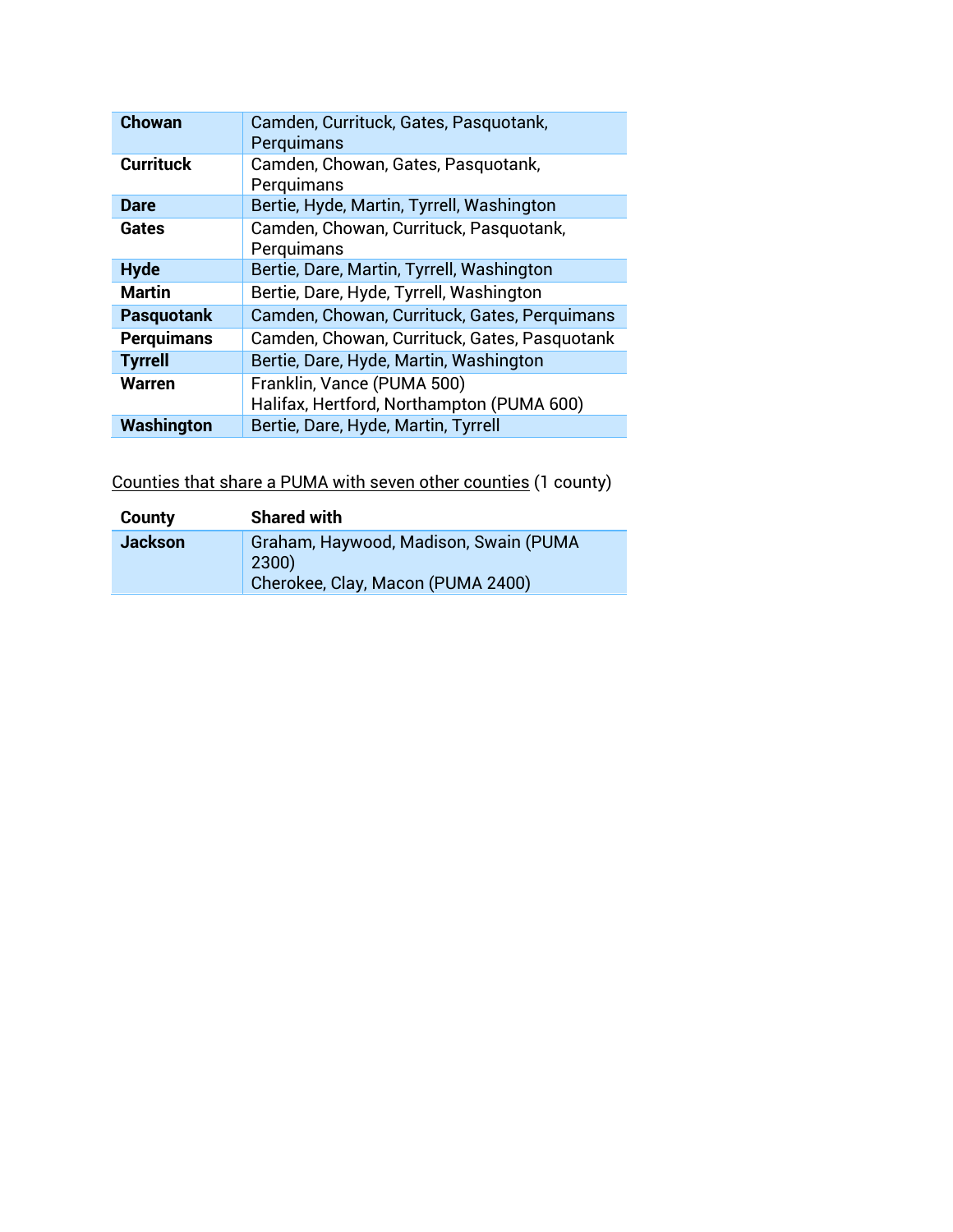## **Full List of Counties to PUMAs**

| <b>County</b>     | <b>Shared with</b>                                  |
|-------------------|-----------------------------------------------------|
| <b>Alamance</b>   |                                                     |
| <b>Alexander</b>  | Caldwell                                            |
| <b>Alleghany</b>  | <b>Surry, Wilkes</b>                                |
| <b>Anson</b>      | Union (East)                                        |
| Ashe              | Avery, Mitchell, Watauga, Yancey                    |
| <b>Avery</b>      | Ashe, Mitchell, Watauga, Yancey                     |
| <b>Beaufort</b>   | Carteret, Pamlico                                   |
| <b>Bertie</b>     | Dare, Hyde, Martin, Tyrrell, Washington             |
| <b>Bladen</b>     | Columbus, Robeson (East)                            |
| <b>Brunswick</b>  |                                                     |
| <b>Buncombe</b>   |                                                     |
| <b>Burke</b>      | <b>McDowell</b>                                     |
| <b>Cabarrus</b>   | <b>Stanly</b>                                       |
| <b>Caldwell</b>   | Alexander                                           |
| <b>Camden</b>     | Chowan, Currituck, Gates, Pasquotank,               |
|                   | Perquimans                                          |
| <b>Carteret</b>   | Beaufort, Pamlico                                   |
| <b>Caswell</b>    | <b>Granville, Person</b>                            |
| Catawba           |                                                     |
| <b>Chatham</b>    | Lee                                                 |
| <b>Cherokee</b>   | Clay, Jackson (South), Macon                        |
| <b>Chowan</b>     | Camden, Currituck, Gates, Pasquotank,<br>Perquimans |
| Clay              | Cherokee, Jackson (South), Macon                    |
| <b>Cleveland</b>  | Polk, Rutherford (PUMA 2600)                        |
|                   | Lincoln (PUMA 2700)                                 |
| <b>Columbus</b>   | Bladen, Robeson (East)                              |
| <b>Craven</b>     |                                                     |
| <b>Cumberland</b> |                                                     |
| <b>Currituck</b>  | Camden, Chowan, Gates, Pasquotank,                  |
|                   | Perquimans                                          |
| <b>Dare</b>       | Bertie, Hyde, Martin, Tyrrell, Washington           |
| <b>Davidson</b>   |                                                     |
| <b>Davie</b>      | Iredell (North), Yadkin                             |
| <b>Duplin</b>     | Sampson                                             |
| <b>Durham</b>     |                                                     |
| <b>Edgecombe</b>  | <b>Nash</b>                                         |
| Forsyth           |                                                     |
| <b>Franklin</b>   | Vance, Warren (West)                                |
| Gaston            |                                                     |

Note: "-" indicates the county is completely covered by a PUMA or set of PUMAs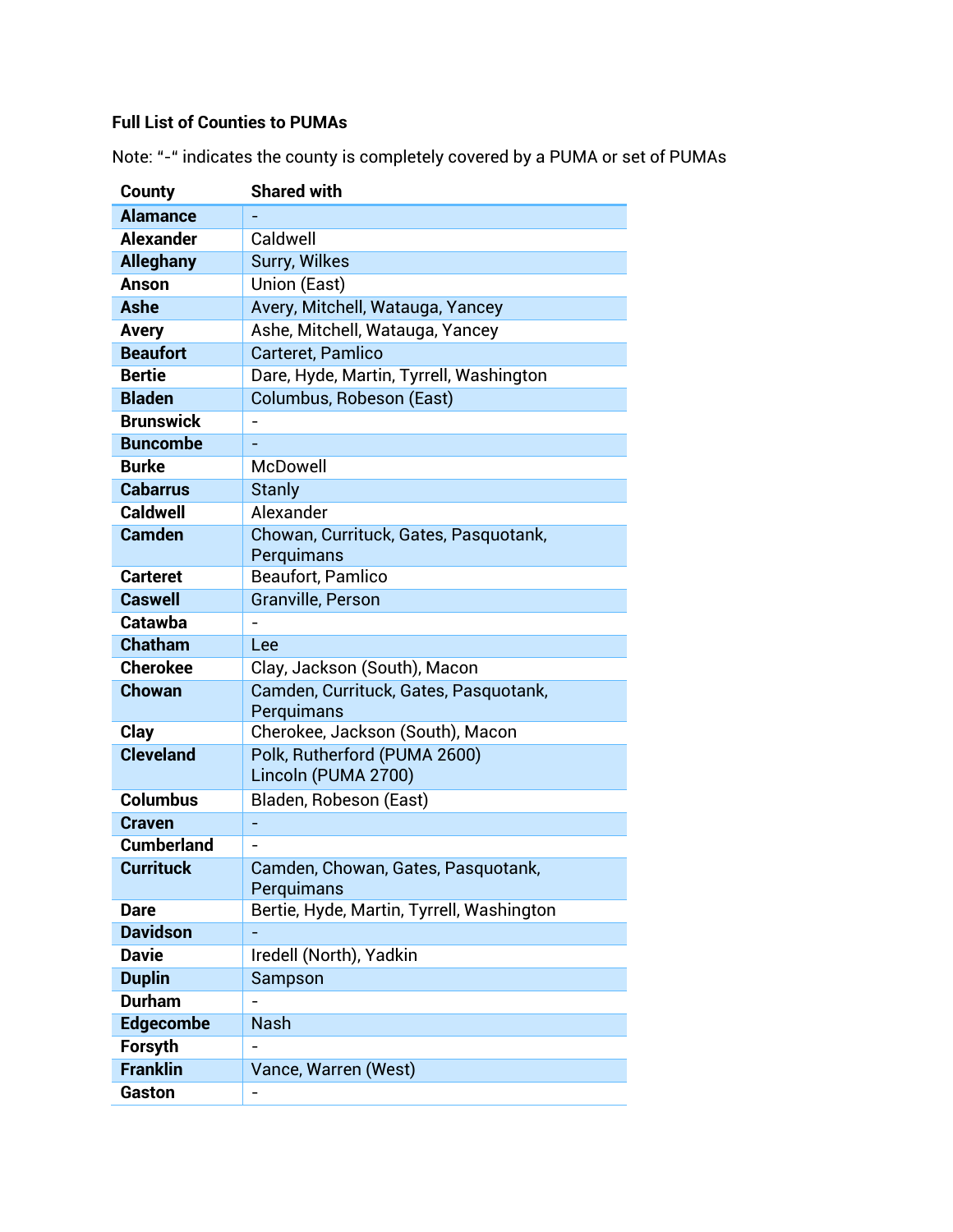| <b>Gates</b>                                                                                                                                     | Camden, Chowan, Currituck, Pasquotank,                                                                                                                                                                                                                                 |
|--------------------------------------------------------------------------------------------------------------------------------------------------|------------------------------------------------------------------------------------------------------------------------------------------------------------------------------------------------------------------------------------------------------------------------|
|                                                                                                                                                  | Perquimans                                                                                                                                                                                                                                                             |
| Graham                                                                                                                                           | Haywood, Jackson (North), Madison, Swain                                                                                                                                                                                                                               |
| <b>Granville</b>                                                                                                                                 | Caswell, Person                                                                                                                                                                                                                                                        |
| Greene                                                                                                                                           | Wilson                                                                                                                                                                                                                                                                 |
| <b>Guilford</b>                                                                                                                                  |                                                                                                                                                                                                                                                                        |
| <b>Halifax</b>                                                                                                                                   | Hertford, Northampton, Warren (East)                                                                                                                                                                                                                                   |
| <b>Harnett</b>                                                                                                                                   |                                                                                                                                                                                                                                                                        |
| Haywood                                                                                                                                          | Graham, Jackson (North), Madison, Swain                                                                                                                                                                                                                                |
| <b>Henderson</b>                                                                                                                                 | Transylvania                                                                                                                                                                                                                                                           |
| <b>Hertford</b>                                                                                                                                  | Halifax, Northampton, Warren (East)                                                                                                                                                                                                                                    |
| <b>Hoke</b>                                                                                                                                      | <b>Richmond, Scotland</b>                                                                                                                                                                                                                                              |
| <b>Hyde</b>                                                                                                                                      | Bertie, Dare, Martin, Tyrrell, Washington                                                                                                                                                                                                                              |
| <b>Iredell</b>                                                                                                                                   | Davie, Yadkin                                                                                                                                                                                                                                                          |
| <b>Jackson</b>                                                                                                                                   | Graham, Haywood, Madison, Swain (PUMA                                                                                                                                                                                                                                  |
|                                                                                                                                                  | 2300)                                                                                                                                                                                                                                                                  |
| <b>Johnston</b>                                                                                                                                  | Cherokee, Clay, Macon (PUMA 2400)                                                                                                                                                                                                                                      |
| Jones                                                                                                                                            | Lenoir, Onslow (North)                                                                                                                                                                                                                                                 |
| Lee                                                                                                                                              | Chatham                                                                                                                                                                                                                                                                |
| Lenoir                                                                                                                                           | Jones, Onslow (North)                                                                                                                                                                                                                                                  |
| <b>Lincoln</b>                                                                                                                                   | <b>Cleveland (East)</b>                                                                                                                                                                                                                                                |
| <b>Macon</b>                                                                                                                                     | Cherokee, Clay, Jackson (South)                                                                                                                                                                                                                                        |
| <b>Madison</b>                                                                                                                                   | Graham, Haywood, Jackson (North), Swain                                                                                                                                                                                                                                |
| <b>Martin</b>                                                                                                                                    | Bertie, Dare, Hyde, Tyrrell, Washington                                                                                                                                                                                                                                |
| <b>McDowell</b>                                                                                                                                  | <b>Burke</b>                                                                                                                                                                                                                                                           |
| <b>Mecklenburg</b>                                                                                                                               |                                                                                                                                                                                                                                                                        |
| <b>Mitchell</b>                                                                                                                                  | Ashe, Avery, Watauga, Yancey                                                                                                                                                                                                                                           |
| <b>Montgomery</b>                                                                                                                                | Moore                                                                                                                                                                                                                                                                  |
| <b>Moore</b>                                                                                                                                     | Montgomery                                                                                                                                                                                                                                                             |
| <b>Nash</b>                                                                                                                                      | Edgecombe                                                                                                                                                                                                                                                              |
| <b>New Hanover</b>                                                                                                                               | Pender                                                                                                                                                                                                                                                                 |
|                                                                                                                                                  |                                                                                                                                                                                                                                                                        |
|                                                                                                                                                  |                                                                                                                                                                                                                                                                        |
|                                                                                                                                                  |                                                                                                                                                                                                                                                                        |
|                                                                                                                                                  |                                                                                                                                                                                                                                                                        |
|                                                                                                                                                  |                                                                                                                                                                                                                                                                        |
|                                                                                                                                                  |                                                                                                                                                                                                                                                                        |
|                                                                                                                                                  |                                                                                                                                                                                                                                                                        |
|                                                                                                                                                  |                                                                                                                                                                                                                                                                        |
| <b>Pitt</b>                                                                                                                                      |                                                                                                                                                                                                                                                                        |
| <b>Polk</b>                                                                                                                                      |                                                                                                                                                                                                                                                                        |
|                                                                                                                                                  |                                                                                                                                                                                                                                                                        |
| <b>Richmond</b>                                                                                                                                  |                                                                                                                                                                                                                                                                        |
| <b>Northampton</b><br><b>Onslow</b><br>Orange<br><b>Pamlico</b><br>Pasquotank<br><b>Pender</b><br><b>Perquimans</b><br><b>Person</b><br>Randolph | Halifax, Hertford, Warren (East)<br>Jones, Lenoir<br>Carteret, Beaufort<br>Camden, Chowan, Currituck, Gates, Perquimans<br>New Hanover (North)<br>Camden, Chowan, Currituck, Gates, Pasquotank<br>Caswell, Granville<br>Cleveland (West), Rutherford<br>Hoke, Scotland |